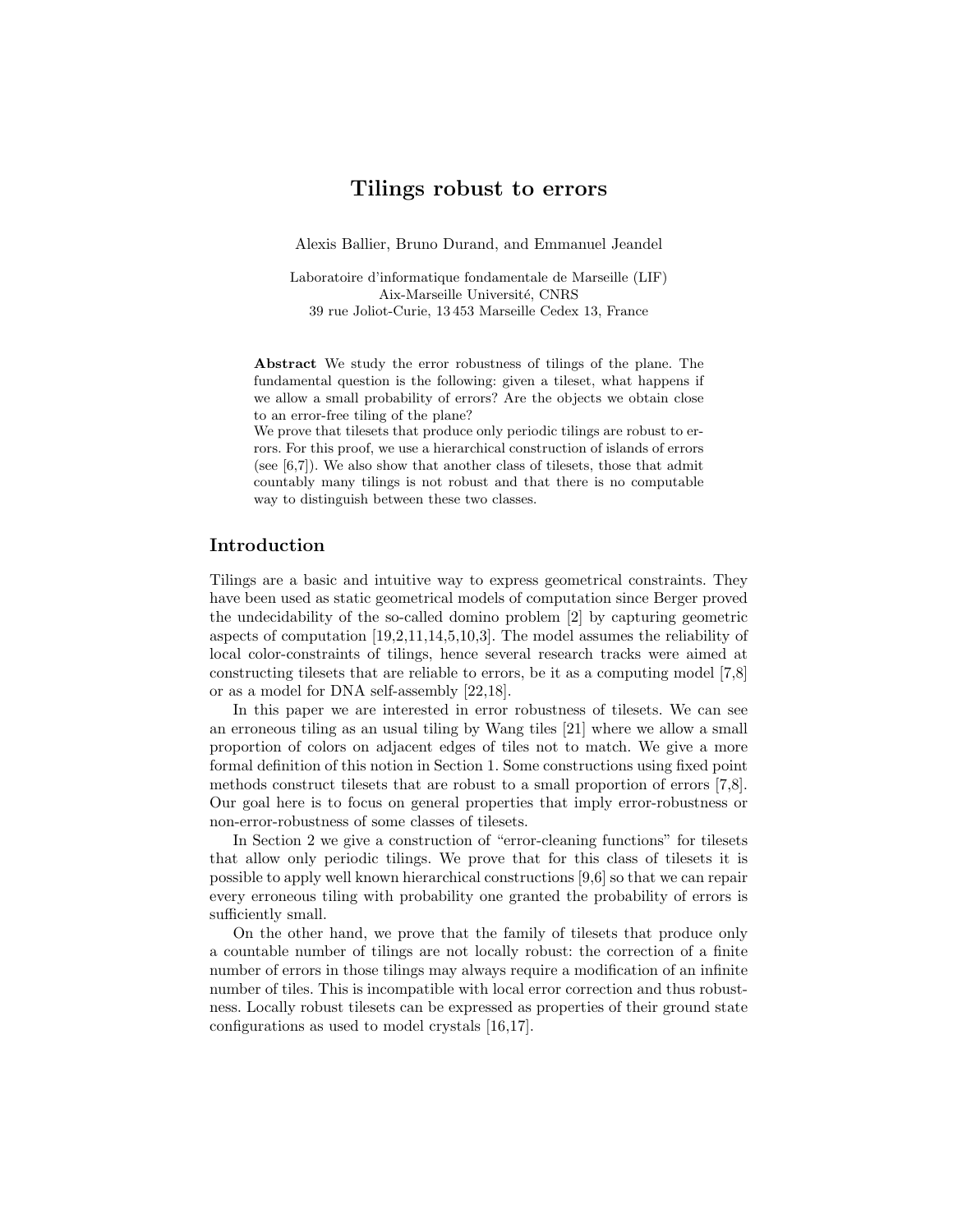Finally, by using classical constructions [3,19,15] for encoding Turing machines into tilesets, we prove in Section 4 that these two classes of tilesets are recursively inseparable, which shows that it is not possible to obtain a simple (recursive) characterization of tilesets robust to errors.

## 1 Definitions

We present notations and definitions for tilings; we focus our study on tilings of the plane but most of the results naturally extend to higher dimensions. We define tilings by local constraints as they give the most straightforward definitions for tiling errors. Different models are used in literature, such as Wang tiles [20] or subshifts of finite type [12], but one can easily transform one formalism into another (see [4] for more details and proofs).

In our definition of tilings, we first associate a color to each cell of the plane. Then we impose a local constraint on them, that is we describe which colorings are allowed and which are not. More formally, Q is a finite set, called the set of colors. A configuration c consists of cells of the plane with colors, thus  $c$  is an element of  $Q^{\mathbb{Z}^2}$ . We denote by  $c(i)$  the color of c at the cell  $i \in \mathbb{Z}^2$ . For an element x of  $\mathbb{Z}^2$  we denote by  $c + x$  the configuration  $i \to c(i + x)$ .

**Definition 1 (Patterns).** A pattern P is a finite restriction of a configuration *i.e.*, an element of  $Q^V$  for some finite domain V of  $\mathbb{Z}^2$ . A pattern appears in a configuration  $c$  if it can be found somewhere in  $c$ , i.e., if there exists a vector  $t \in \mathbb{Z}^2$  such that  $c(x+t) = P(x)$  on the domain of P.

**Definition 2 (Local constraints).** A local constraint is a pair  $\tau = (V, \delta)$ . V is a finite domain of  $\mathbb{Z}^2$  and is called the neighborhood.  $\delta$  is the constraint function from  $Q^V$  to  $\{0,1\}$ .

The idea behind this formalism of local constraints is to define which patterns are allowed and which are not. A pattern is allowed if and only if it maps to 0 by the constraint function. The local constraint  $\tau = (V, \delta)$  naturally extends to a global constraint function  $\Delta_{\tau}: Q^{\mathbb{Z}^2} \to \{0,1\}^{\mathbb{Z}^2}$  by applying it uniformly on every cell of the plane:  $\Delta_{\tau}(c)(x) = \delta((c+x)_{|V})$ . This corresponds to a sliding block code [13, Chapter 1, § 5].

**Definition 3 (Tilings).** A configuration  $c \in Q^{\mathbb{Z}^2}$  is said to be valid for  $\tau = (V, \delta)$ (or a tiling by  $\tau$ , or allowed by  $\tau$ ) when it satisfies the local constraint everywhere, that is for every cell x,  $\Delta_{\tau}(c)(x) = 0$ .

The set of tilings by  $\tau$  is denoted by  $\mathcal{T}_{\tau}$ . In this paper we only consider tilesets that can tile the plane, thus  $\mathcal{T}_{\tau} \neq \emptyset$  is an implicit condition of all the results.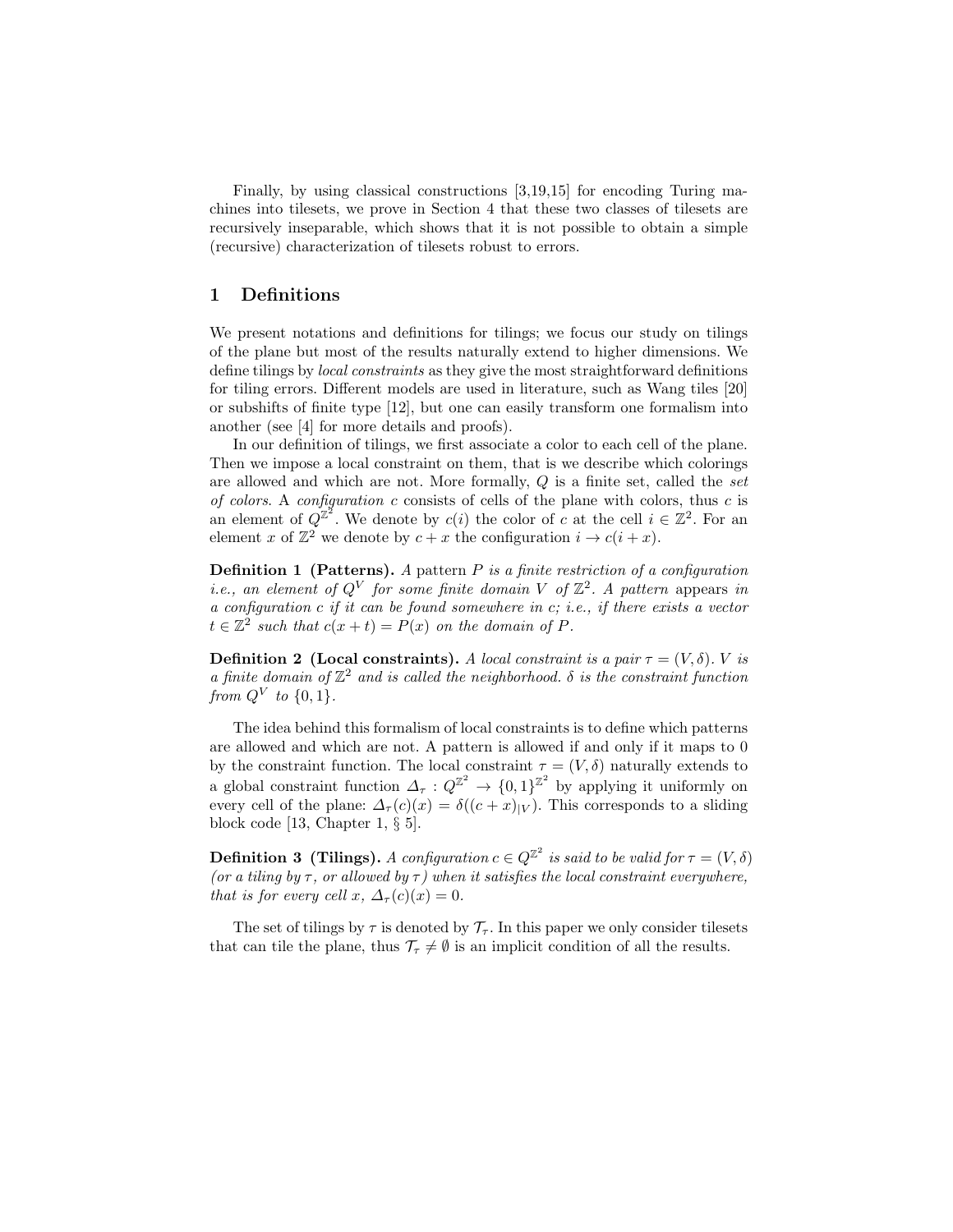As we want to study tilings with some errors, this definition of classical tilings naturally extends to tilings with errors by considering an error repartition where some cells are not correctly tiled:

Definition 4 (Tiling with errors). Let e be an element of  $\{0,1\}^{\mathbb{Z}^2}$  and c a configuration, we say that c is a tiling by  $\tau$  with error repartition e if  $\Delta_{\tau}(c) = e$ .

One may remark that with this definition, repairing an error is different from replacing the erroneous tile with a correct one as errors may have consequences that require replacing other tiles, even if those tiles are locally correct.

In this paper we first prove that the consequences of such a correction are not problematic in the case of tilesets that allow only periodic tilings (Section 2) but may have consequences on infinitely many cells in the case of tilesets that allow countably many tilings (Section 3).

Before entering the core of the problem of tilings with errors we need to recall a couple of structural results on regular tilings of the plane. We embed Q with the discrete topology,  $Q^{\mathbb{Z}^2}$  with the induced product topology. A classical result on the set of configurations is its compactness, as a direct application of Tychonoff's theorem:

# **Proposition 1.**  $Q^{\mathbb{Z}^2}$  is a compact perfect metric space (a Cantor space).

The metric we consider, as induced by the product topology, is defined by  $d(x, y) = 2^{-|i|}$  where  $|(a, b)|$  denotes  $|a| + |b|$  and i is the point closest to  $(0, 0)$ (i.e., with minimal norm) such that  $x(i) \neq y(i)$ . The ball of center x and radius k is the set of points y such that  $|x - y| \leq k$ . In this paper we reformulate the compactness of sets of tilings in a way that suits our needs:

**Lemma 1.** For each finite subset D of  $\mathbb{Z}^2$ , there exists C such that if a pattern defined on D can be extended to a pattern on C while respecting the local constraints then  $P_{|D}$  appears in a tiling of  $\mathbb{Z}^2$ .

This means that if we can tile sufficiently large but finite patterns we are sure that a small part of it will appear in a valid tiling of the whole plane. The function that is given a tileset  $\tau$  and outputs the set C, even with a fixed  $D = \{(0, 0)\}\,$  is uncomputable since this would allow us to decide the domino problem which is a well known non-recursive problem [2,15,19].

*Proof.* We prove that for every pattern P there exists a finite domain  $C_P$  of  $\mathbb{Z}^2$ such that there exists a valid pattern defined on  $C_P$  that contains  $P$  if and only if P appears in a tiling of the plane. This proves the lemma by taking  $C$  to be the finite union of all  $C_P$  where P is a pattern of domain D.

If P appears in a tiling of the plane take  $C_P$  to be the domain of P. Suppose that there is a pattern  $P$  that does not appear in a tiling of the plane but such that there exists arbitrary large valid extensions of it. By compactness, this sequence of patterns can be extracted to converge towards a configuration. This configuration contains  $P$  and is a valid tiling of the plane. Therefore, if  $P$  does not appear in a tiling of the plane, there exists a finite domain such that any correct tiling of this domain does not contain  $P$ ; we take  $C_P$  to be this domain.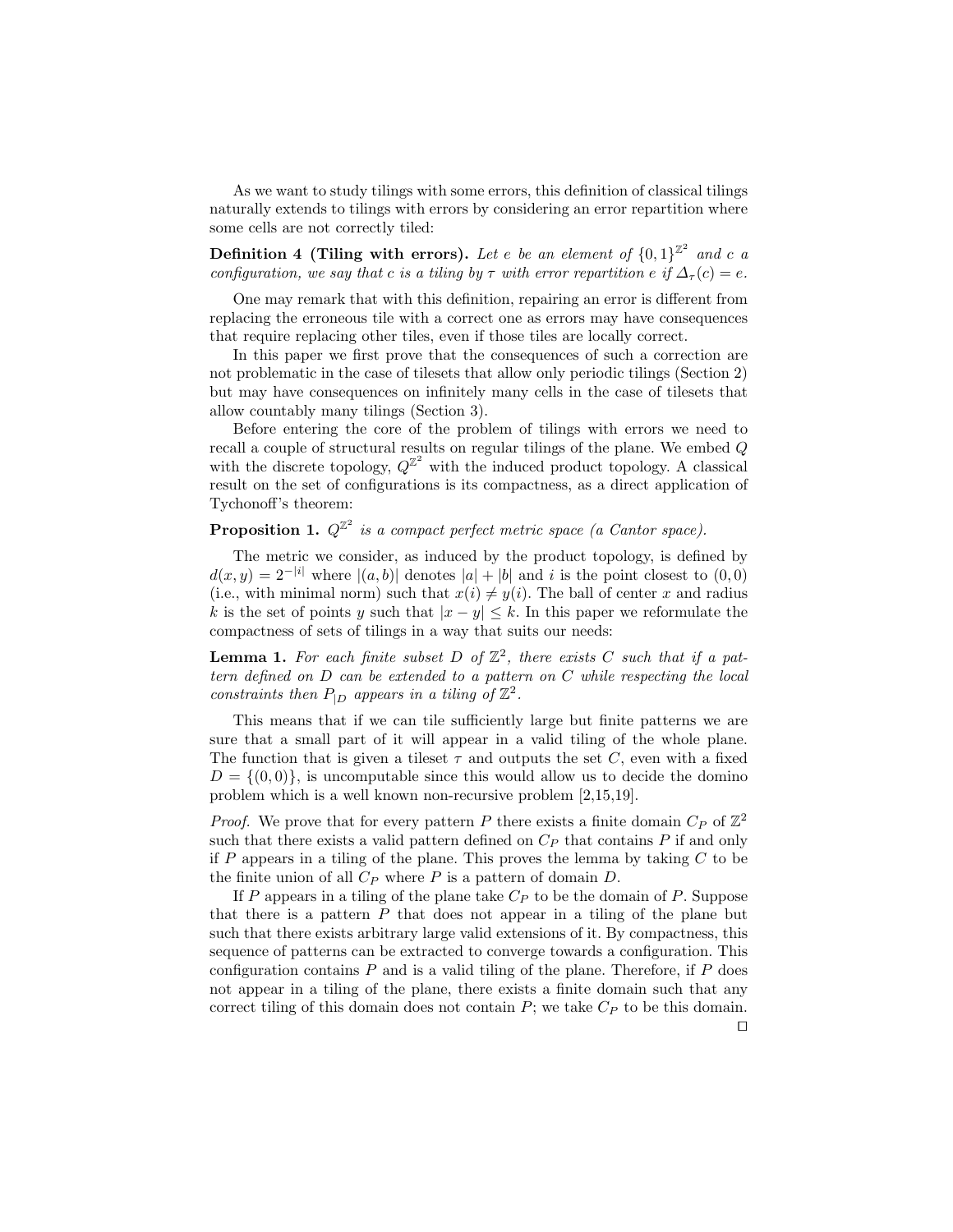## 2 Robustness

In this section we show how, in the case of tilesets that allow only periodic tilings, it is possible to reconstruct a valid tiling from one with a small proportion of errors by a local modification. The method is the same that was used to prove the error robustness of strongly aperiodic tilesets in [7,8]; since sets of periodic tilings have a very simple structure we are able to easily apply the same methods. We consider error distributions  $e_{\varepsilon}$  such that each cell of  $\mathbb{Z}^2$  has probability  $\varepsilon$  to be equal to 1 independently of other points, i.e., a Bernoulli distribution.

We first describe a generic process [6,7] of sorting errors into "islands of errors" that given a repartition taken with a Bernoulli distribution transforms it into an error free repartition with probability one (Section 2.1). Then we present some structural results on tilesets that will allow us to apply this generic process to these tilesets (Section 2.2).

#### 2.1 Iterative cleaning process

When  $\varepsilon$  is small the intuition is that cells with value 1 will be sparse; we will not have big clusters of 1's; however big clusters have a non-null probability to appear thus they almost surely appear on the infinite plane  $\mathbb{Z}^2$ . Even if there is such an unavoidable problem, we will see that we can decompose error repartitions into different layers then repair each layer incrementally so that eventually everything gets repaired. First of all, let us define what a layer is:

**Definition 5.** For an error repartition  $e \in \{0,1\}^{\mathbb{Z}^2}$  and a point  $x \in \mathbb{Z}^2$  such that  $e(x) = 1$ , x is said to be in an  $(i, j)$ −island of e if there exists no point at distance between  $i$  and  $j$  in  $e$  that has value 1, that is:

$$
\forall y \in \mathbb{Z}^2, e(y) = 1 \Rightarrow |x - y| \notin [i; j]
$$

We denote by  $\mathcal{I}_{i,j}(e)$  the set of points of  $\mathbb{Z}^2$  that are in an  $(i, j)$ -island of e. Figure 1 depicts some islands. These islands can be seen as isolated clusters of errors. The idea now is to remove the islands, hence our definition of an erasing function:

**Definition 6 (Erasing function).** The function  $\mathcal{E}_{i,j}$  from  $\{0,1\}^{\mathbb{Z}^2}$  into itself erases the  $(i, j)$ −islands of an error repartition:

$$
\{0,1\}^{\mathbb{Z}^2} \to
$$
  
\n
$$
e \to c : c(x) = \begin{cases} 0,1\}^{\mathbb{Z}^2} & \text{if } x \in \mathcal{I}_{i,j}(e) \\ e(x) & \text{otherwise} \end{cases}
$$

Now if we consider integer sequences  $(\alpha_n)_{n\in\mathbb{N}}$  and  $(\beta_n)_{n\in\mathbb{N}}$ , we can think about applying successively the functions  $\mathcal{E}_{\alpha_n,\beta_n}$  to an error repartition so that we obtain an iterative cleaning process [6,7] that erases small islands of errors, then bigger ones, then even bigger ones, etc.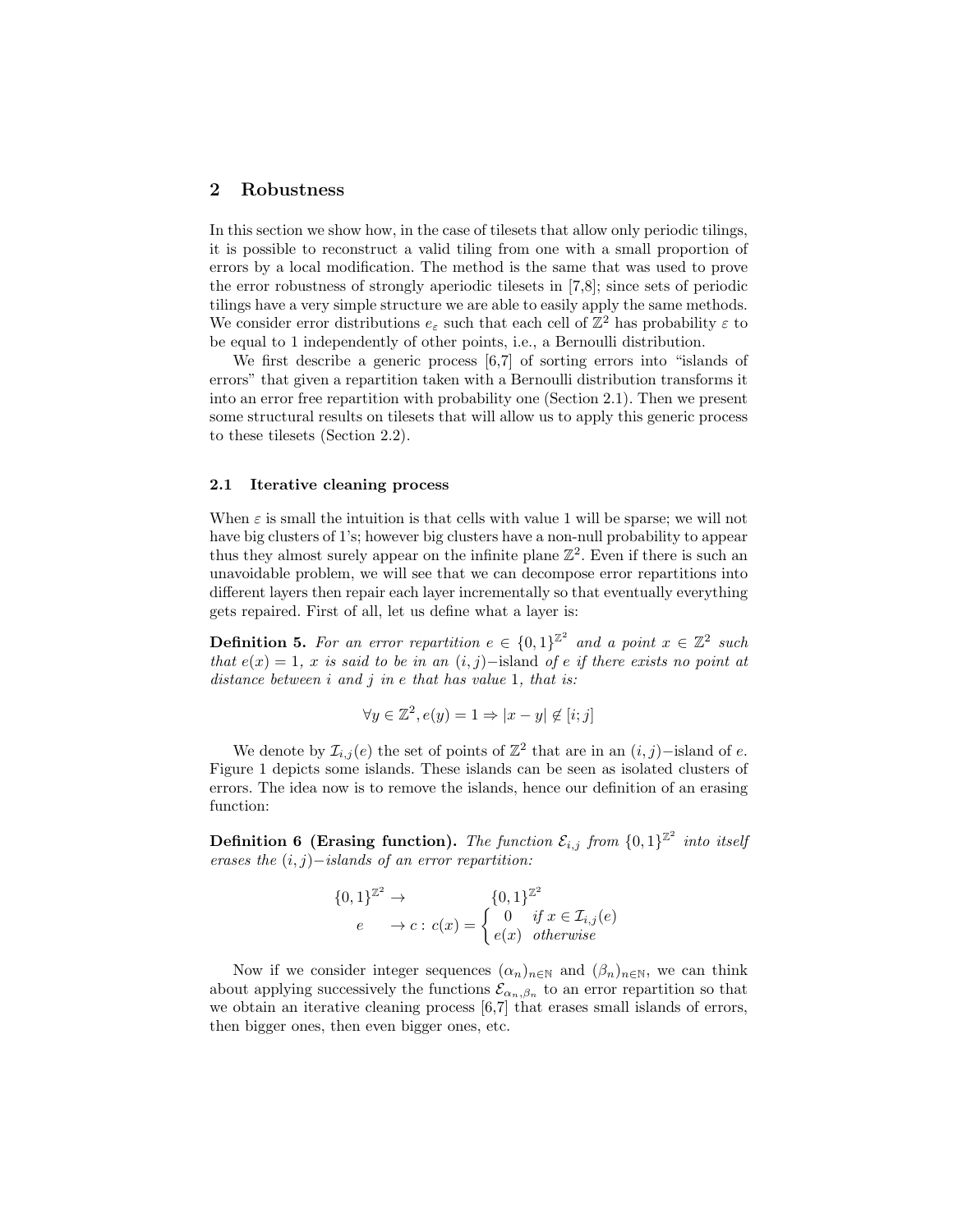Definition 7 (Iterative cleaning process). Let e be an error repartition and consider two sequences  $\alpha_n$  and  $\beta_n$ . We define the iterative cleaning of e by  $(\alpha, \beta)$ denoted  $(e_n^{\alpha,\beta})_{n\in\mathbb{N}}$  by:

$$
- e_0^{\alpha,\beta} = e
$$
  

$$
- e_{n+1}^{\alpha,\beta} = \mathcal{E}_{\alpha_n,\beta_n}(e_n^{\alpha,\beta}).
$$



Figure 1. Islands of rank  $n$ 

We call "*islands of rank*  $n$ " the points that we corrected at the  $n^{th}$  iteration. This operation is pictured on Figure 1 where the black points are the points with value 1, those that will be "cleaned" at this step are marked by a cross, and we can see that we have a kind of security belt between  $\alpha_n$  and  $\beta_n$ . The important part of this process is that cleaning the islands of rank n at the  $n<sup>th</sup>$  iteration creates more islands that we will catch at the  $n+1<sup>th</sup>$  step. The following theorem catches this phenomenon:

**Theorem 1** ([6,7]). If the sequences  $\alpha_n$  and  $\beta_n$  match the conditions:

$$
- \forall i, 8(\beta_1 + \dots + \beta_i) < \alpha_{i+1} \le \beta_{i+1}
$$
  
- 
$$
\sum_{i} \frac{\log(\beta_i)}{2^i} < \infty
$$

Then there exists  $\varepsilon > 0$  (sufficiently small) such that, almost surely, for any element of  ${0,1}^{\mathbb{Z}^2}$  taken with the Bernoulli distribution of probability  $\varepsilon$ , this iterative cleaning process removes all the ones.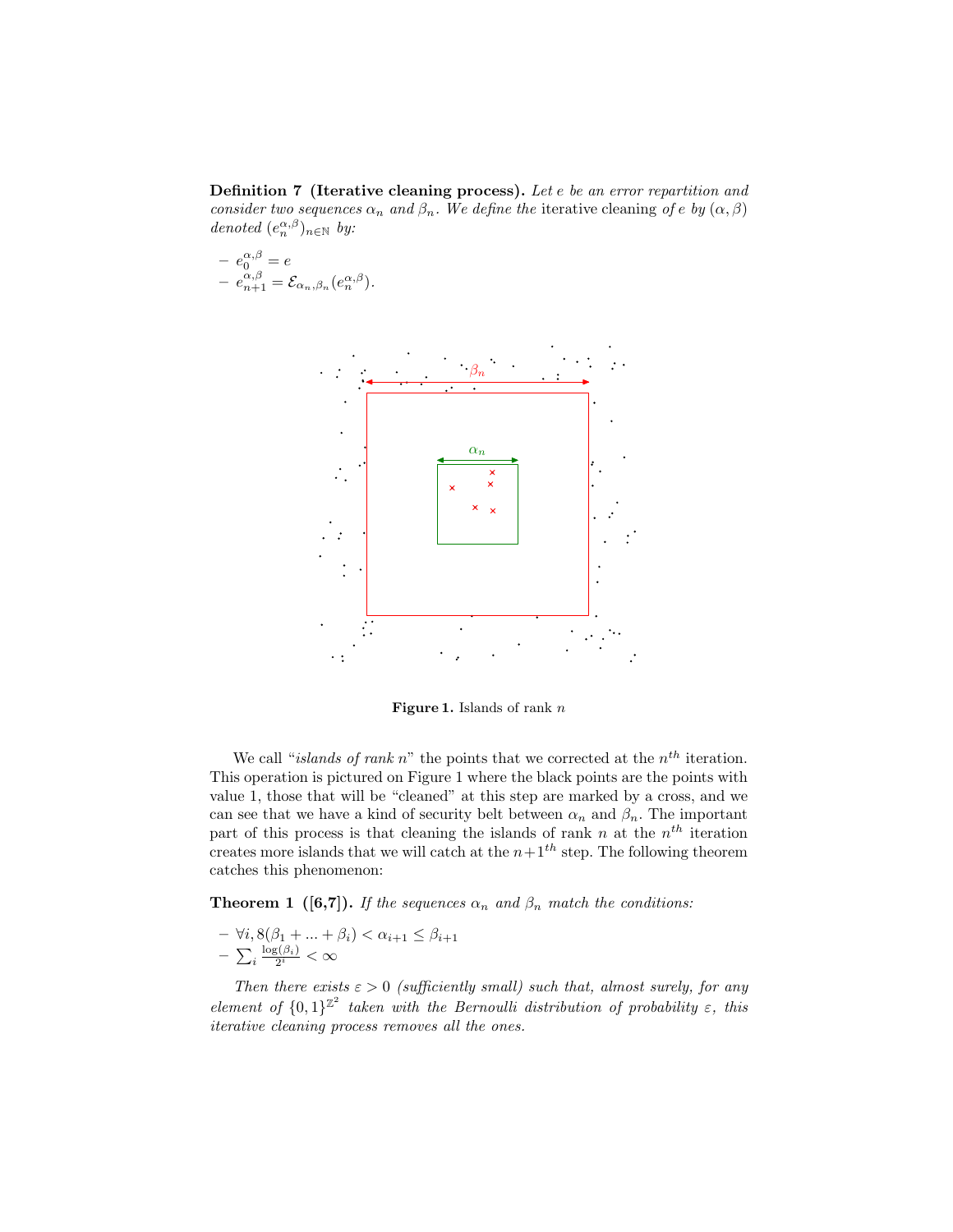We do not give a proof of this result and refer the reader to the original [6,7]. It is easy to check that the following sequences match the conditions of Theorem 1 for n sufficiently large:

$$
\alpha_n = 2^{n^2}
$$

$$
\beta_n = n\alpha_n
$$

Moreover, what interests us is the fact that  $\lim_{n\to\infty} \beta_n - \alpha_n = \infty$ , which means that we can have arbitrary large security belts.

#### 2.2 Error-robustness of periodic tilesets

In this section we consider tilesets such that their only valid tilings are periodic. We describe how to use Theorem 1 for tilings.

With the process described in Section 2.1, when n is sufficiently large,  $\alpha_n-\beta_n$ is also large. In our application to tilings with errors, this means that the islands of rank n are surrounded by a belt of width  $\alpha_n - \beta_n$  that is correctly tiled. However, this zone is only locally tiled correctly. Lemma 1 ensures that when we have a sufficiently large correctly tiled pattern then a smaller part of it appears in a tiling of the whole plane. Hence, if  $n$  is sufficiently large, the islands of rank n are surrounded by a belt of large width, say k, where each pattern of size  $k \times k$ appears in a tiling of the whole plane. One may remark that  $k$  may be much smaller than  $\alpha_n - \beta_n$  but k can still be as big as we would like it to be if we take n sufficiently big. This is depicted on Figure 2.

Now we want to replace the erroneous zone by other tiles so that the whole zone is tiled correctly but we are facing a problem: even if we can ensure that the islands of rank  $n$  are surrounded by a belt of patterns that appear in a valid tiling of the whole plane, like on Figure 2, how can we be certain that the zone surrounded by the belt can be properly filled by tiles so that no error remains?

A pattern P defined on D is said to be k−extensible if there exists a decomposition of D in  $(\mathcal{D}_i)_{1\leq i\leq n}$  such that:

- $\cup_{1 \leq i \leq n} \mathcal{D}_i = D$
- For every *i*,  $P_{\mathcal{D}_i}$  appears in a valid tiling of the plane
- For every  $i < n$ ,  $\mathcal{D}_i \cap \mathcal{D}_{i+1}$  contains a ball of radius k.

With the help of the previous remarks, it is clear that for any  $k$  there exists a sufficiently large n such that the islands of rank  $n$  are surrounded by a belt that is  $k$ −extensible.

It is already known that a tileset allows only a finite number of tiling if and only if it allows only periodic tilings [1, Theorem 3.8], hence we can focus on this simpler case:

**Lemma 2.** If a tileset  $\tau$  admits only a finite number of tilings then there exists k such that any k−extensible pattern P can be found in a tiling of the whole plane.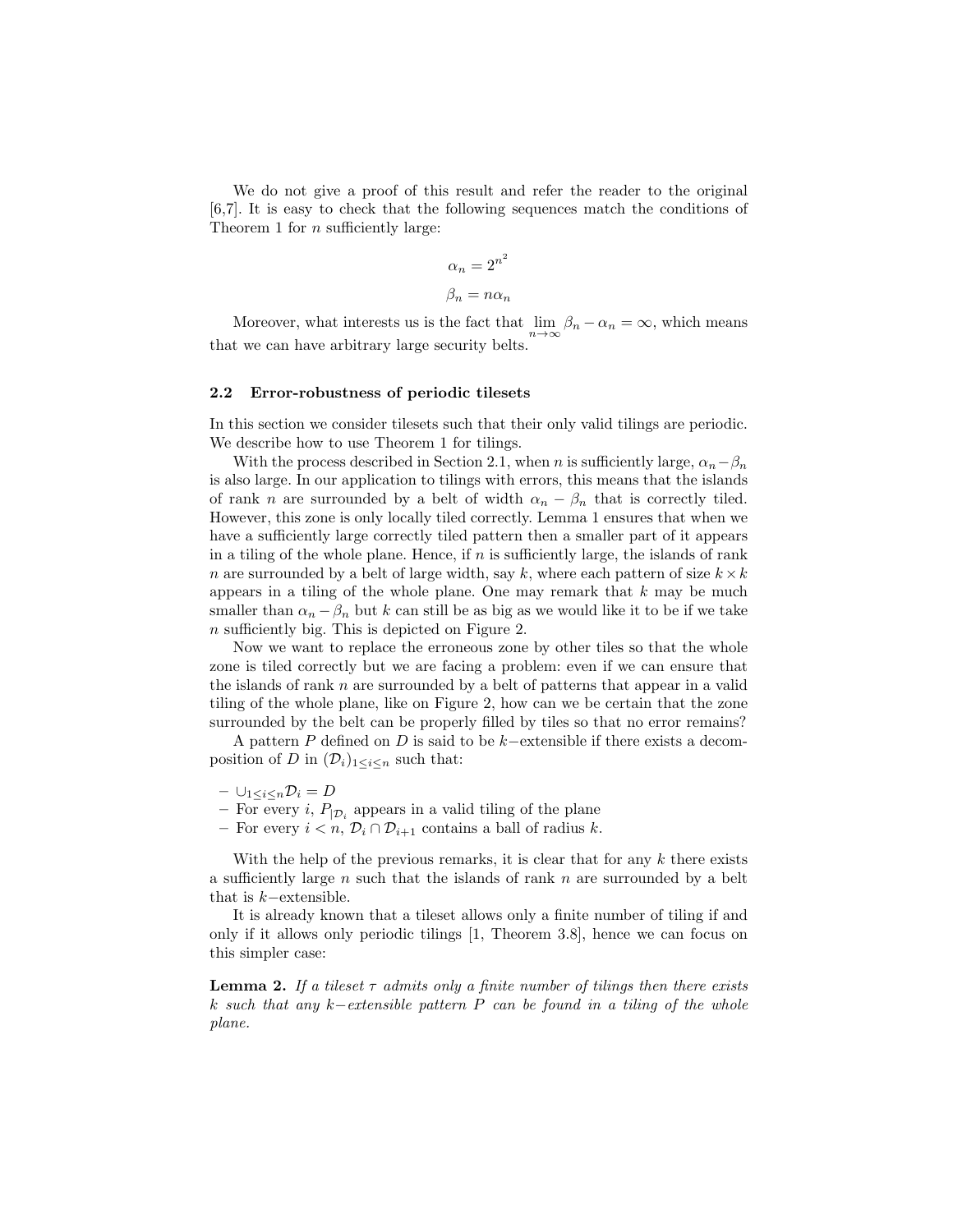*Proof.* There exists  $\varepsilon > 0$  such that the distance between two different tilings is greater than  $\varepsilon$ . Let k be an integer such that any two configurations that are equal at their center on the pattern defined on  $[-k; k] \times [-k; k]$  are at distance strictly smaller than  $\varepsilon$ . We now prove that any k–extensible pattern can be found in a tiling of the whole plane.

Let n and  $(\mathcal{D}_i)_{1\leq i\leq n}$  be such that P is k–extensible over  $(\mathcal{D}_i)_{1\leq i\leq n}$ . We may assume that  $n = 2$ , the result for any n being obtained by an easy induction of this simpler case.

Let a be a tiling containing  $P_{\vert \mathcal{D}_1}$  and b one containing  $P_{\vert \mathcal{D}_2}$ . There exists a' and  $b'$  that are shifted forms of, respectively, a and b such that  $a'$  and  $b'$  are equal on  $P_{|D_1} \cap P_{|D_2}$  at their center. a' and b' are both tilings by  $\tau$ . Since  $P_{|D_1} \cap P_{|D_2}$ contains a ball of radius k, by our choice of k we obtain that  $a' = b'$  because the distance between them is strictly lower than  $\varepsilon$ . Therefore P appears in  $a'$  which is a tiling of the whole plane.  $\Box$ 



Figure 2. Example of what happens with a sufficiently large security belt.

Now, with  $n$  sufficiently large, Lemma 2 tells us a bit more on the belt surrounding islands of rank  $n$ : there exists such a surrounding belt that appears in a valid tiling of the plane. On Figure 2 this means that the outer (blue) belt is in fact part of a tiling of the plane. This allows us to state our main theorem of robustness:

Theorem 2. If a tileset allows only periodic tilings then it is robust to a small probability of errors.

Proof. By Theorem 1 from [1], tilesets that allow only periodic tilings are exactly the tilesets that allow only a finite number of tilings. Hence Lemma 2 applies to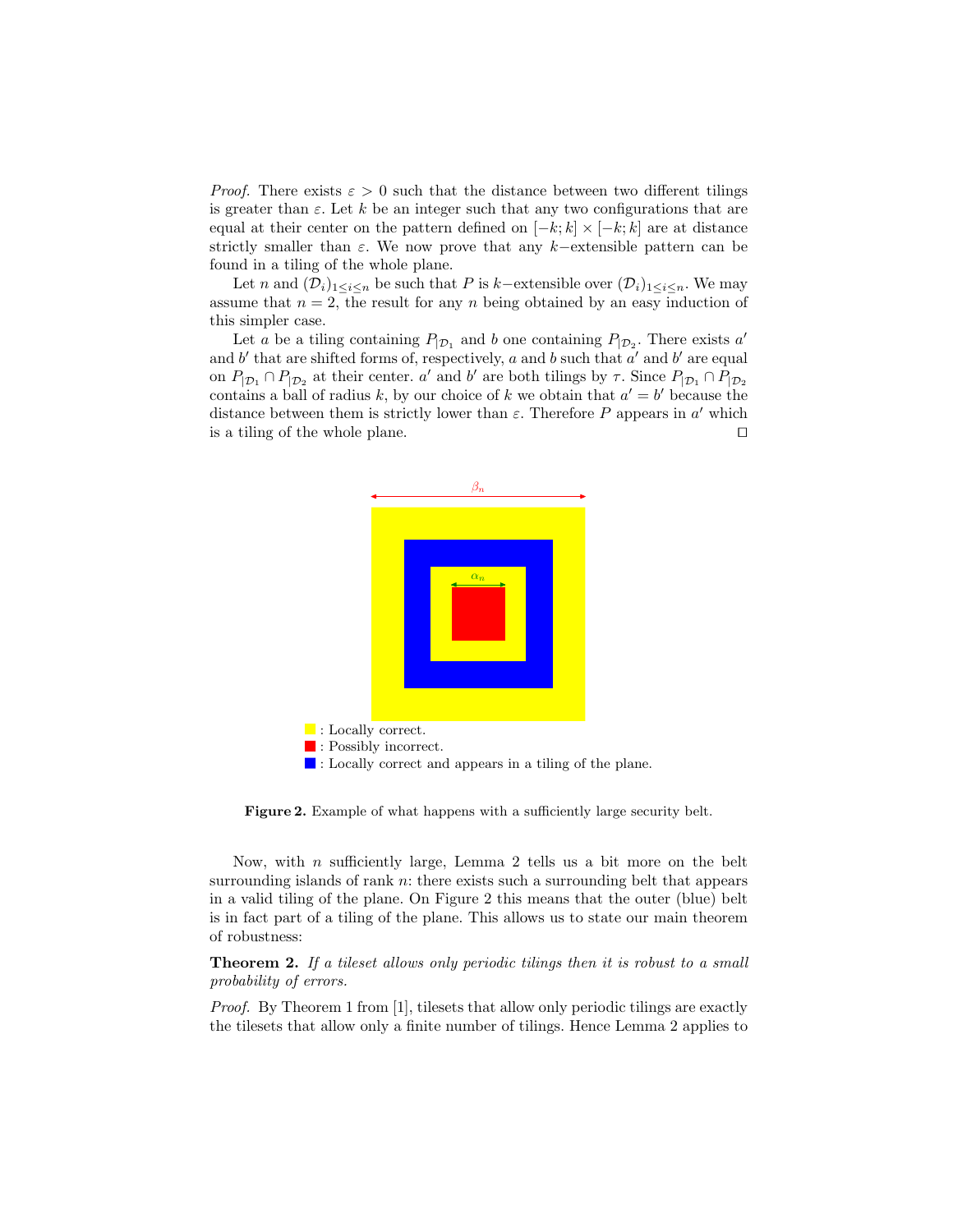these tilesets. By Lemmas 1 and 2, there exists  $N$  such that any belt of width N contains a smaller belt that appears in a tiling of the plane.

If we take  $\alpha_n = 2^{(n+N)^2}$  and  $\beta_n = (n+N)\alpha_n$ , for every n, the belt has width at least  $N$ , hence the (finite) set of points surrounded by this belt can be filled by tiles from the tiling where the belt appears. Moreover these sequences match the conditions of Theorem 1 thus we can repair every tiling taken with a small probability of errors.  $\Box$ 

We remark that this method of obtaining a valid tiling by surrounding the errors with a security belt also works obviously for a tileset that allows everything  $(\mathcal{T}_{\tau} = Q^{\mathbb{Z}^2})$ . We can complicate it a little bit by considering  $Q = \{0, 1, 2\}$  and the tilings may contain only 1's and 2's or only 0's. Moreover it is possible to use this method to obtain aperiodic tilings robust to errors [7,8].

### 3 Non robustness

In the previous section we proved that there exist ways of correcting errors for some tilesets. It would not make much sense to define exactly what we call a "tileset robust to errors" since there may exist other methods for correcting errors but it seems natural that every way of correcting errors has to be local, hence our definition of local robustness:

**Definition 8 (Locally robust).** We say that a tileset is locally robust if for any finite repartition of errors (that contains only finitely many 1's), any tiling with this error repartition can be transformed in a tiling without error by modifying only finitely many cells.

This definition can be related to the ground state configurations used by C. Radin to model crystalline order [16,17]. Recall that a configuration is said to be ground state if whenever we modify a finite part of it we do not decrease the number of tiling errors in it. In that sense, locally robust tilesets are the tilesets for which ground state configurations are either tilings without any error or have an infinite number of tiling errors.

The structural results from Section 2 ensure that tilesets which allow only periodic tilings are locally robust: find  $n$  such that all the errors are in the same island of rank  $n$  and replace the finite area surrounded by the belt by a valid one.

Theorem 3. Tilesets that allow countably many tilings are not locally robust.

First recall a structural result about such tilesets:

**Theorem 4** ([1]). If a tileset allows a countable number of tilings then it allows one with exactly one direction of periodicity.

**Corollary 1.** If a tileset  $\tau$  allows a countable number of tilings then it allows one with exactly one direction of periodicity that can be seen as a bi-infinite word  $\omega$ xyz $\omega$  with  $|x| = |y| = |z|$  and  $y \neq z$ .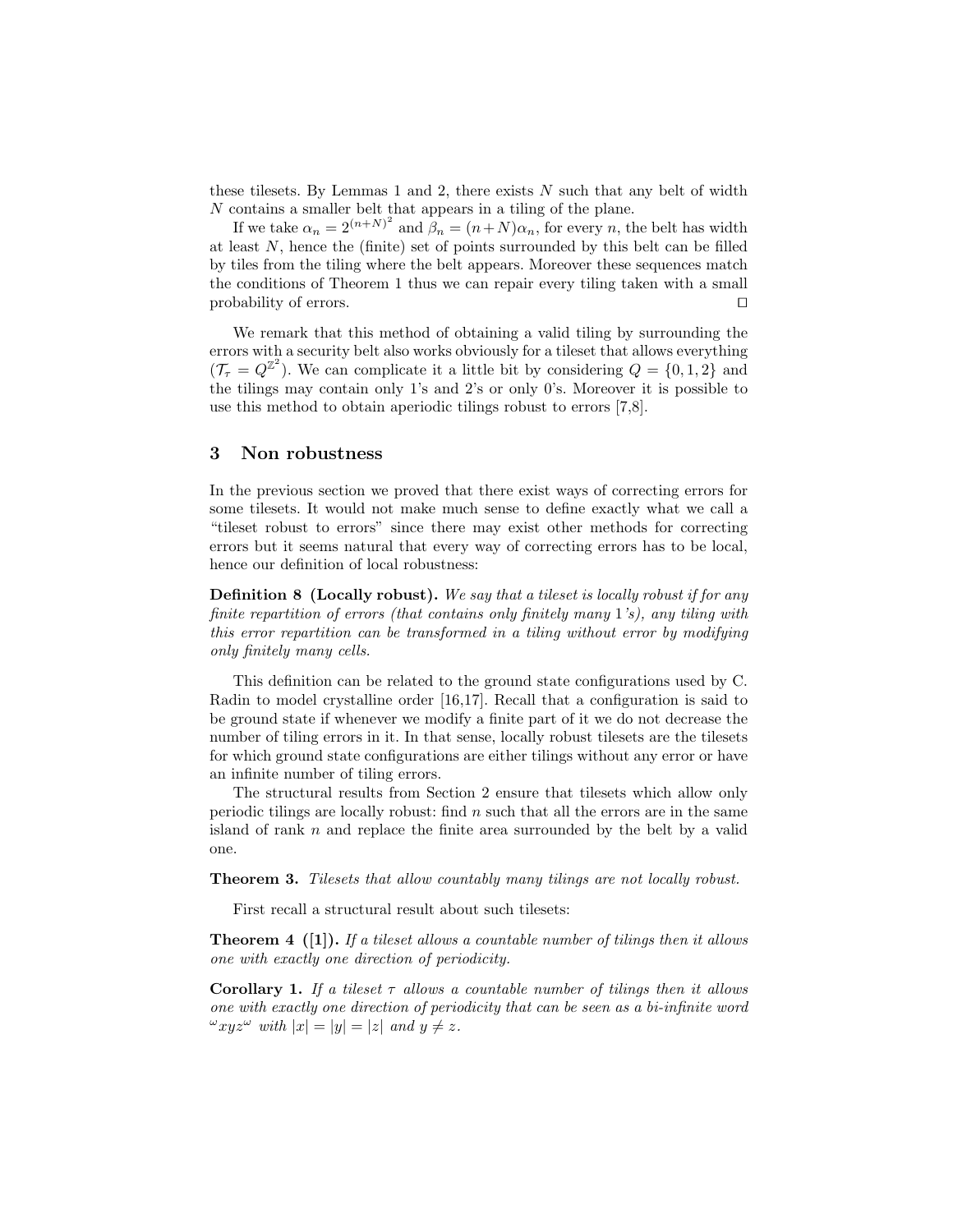*Proof.* Take a configuration c with exactly one direction of periodicity v from Theorem 4. We can represent c as a bi-infinite word w on a finite alphabet  $\Sigma$ . By representation we mean that we can decode letters of  $\Sigma$  in blocks of tiles such that when the blocks from  $w$  are repeated along  $v$  we obtain  $c$ . It is easy to prove that we can obtain from  $\tau$  a tileset  $\tau'$  over  $\mathbb Z$  such that any tiling by  $\tau'$  can be decoded in such a way in a tiling by  $\tau$ . Without loss of generality we may also assume that the neighborhood of  $\tau'$  is  $\{-1,0,1\}$ : it suffices to code the tileset  $\tau'$  into Wang tiles [4]. Even after all these codings,  $\Sigma$  is still finite.

Since  $\Sigma$  is finite, there exists  $j > i > 0$  such that  $w(i) = w(j)$ . Therefore, the word w is of the form  $xayaz$  where a is a letter of  $\Sigma$  and x and z are infinite words.

If x is equal to  $\omega(ay)$ , w is equal to  $\omega(ay)z'$ . If x is not equal to  $\omega(ay)$ ,  $x(ay)$ is also allowed by  $\tau$ . In both cases, we obtain a bi-infinite word  $w = x'(z')^{\omega}$  that is not periodic and x' is an infinite word (the case where x is equal to  $\omega(ay)$ ) being symmetric). Since w is not periodic it can be written as  $w = xy(z)^\omega$  where  $|y| = |z|$  and  $y \neq z$ . We repeat the same argument on the infinite x part of w to write it in the desired form.  $\Box$ 

This corollary gives us a configuration that we prove to be incompatible with local robustness. Such a configuration is depicted on Figure 3. Imagine now that we shift half a plane horizontally by one cell. We obtain a configuration like on Figure  $4(a)$ . This configuration has only a finite number of tiling errors: around the cell where we broke the vertical line of y's. Now, what can we do in order to correct it? The only solution seems to shift back half a plane in order to restore the vertical line of y's. We now prove it is indeed the only solution by obtaining a contradiction with our hypothesis that the set of all possible tilings is countable.

| $\boldsymbol{x}$ | $\boldsymbol{x}$ | $\boldsymbol{x}$ | $\vert x$     | $\mathbf{x}$<br>Ш.          | $\boldsymbol{y}$ | $z_{\perp}$           | $\boldsymbol{z}$<br>-1 | $\boldsymbol{z}$ | $\boldsymbol{z}$ |
|------------------|------------------|------------------|---------------|-----------------------------|------------------|-----------------------|------------------------|------------------|------------------|
| $\boldsymbol{x}$ | $\boldsymbol{x}$ | $\boldsymbol{x}$ | $\parallel x$ | $\mathbf{x}$<br>Т           | $\boldsymbol{y}$ | $z_{\perp}$           | z                      | $\boldsymbol{z}$ | $\boldsymbol{z}$ |
| $\overline{x}$   | $\boldsymbol{x}$ | $\boldsymbol{x}$ | $\parallel x$ | $\mathbf{x}$<br>۰           | $\boldsymbol{y}$ | $z_{\perp}$           | z                      | $\boldsymbol{z}$ | $\boldsymbol{z}$ |
| $\overline{x}$   | $\boldsymbol{x}$ | $\boldsymbol{x}$ | $\vert x$     | $\boldsymbol{x}$<br>Ш.      | $\boldsymbol{y}$ | ♦<br>$\boldsymbol{z}$ | $\vert z \vert$        | $\boldsymbol{z}$ | $\boldsymbol{z}$ |
| $\boldsymbol{x}$ | $\boldsymbol{x}$ | $\boldsymbol{x}$ | $\parallel x$ | $\boldsymbol{x}$<br>Τ<br>т  | $\mathbf{u}$     | z <sub>1</sub>        | z                      | $\boldsymbol{z}$ | $\boldsymbol{z}$ |
| $\boldsymbol{x}$ | $\overline{x}$   | $\boldsymbol{x}$ | $\mathbf{x}$  | $\boldsymbol{x}$<br>Т.<br>п | $\boldsymbol{y}$ | $z_{\perp}$           | $\vert z \vert$        | $\boldsymbol{z}$ | z                |

Figure 3. Example of a tiling from Corollary 1.

*Proof (of Theorem 3).* Let c be a tiling as in Corollary 1: c is of the form  $\omega_{xyz} \omega$ with  $|x| = |y| = |z| = p$  and  $y \neq z$ . We modify c by shifting half a plane by p to obtain a configuration like depicted on Figure 4(a). Since this transformation breaks only finitely many tiling rules, suppose that we can correct this by modifying only a finite number of cells. We obtain a tiling like on Figure 4(b) where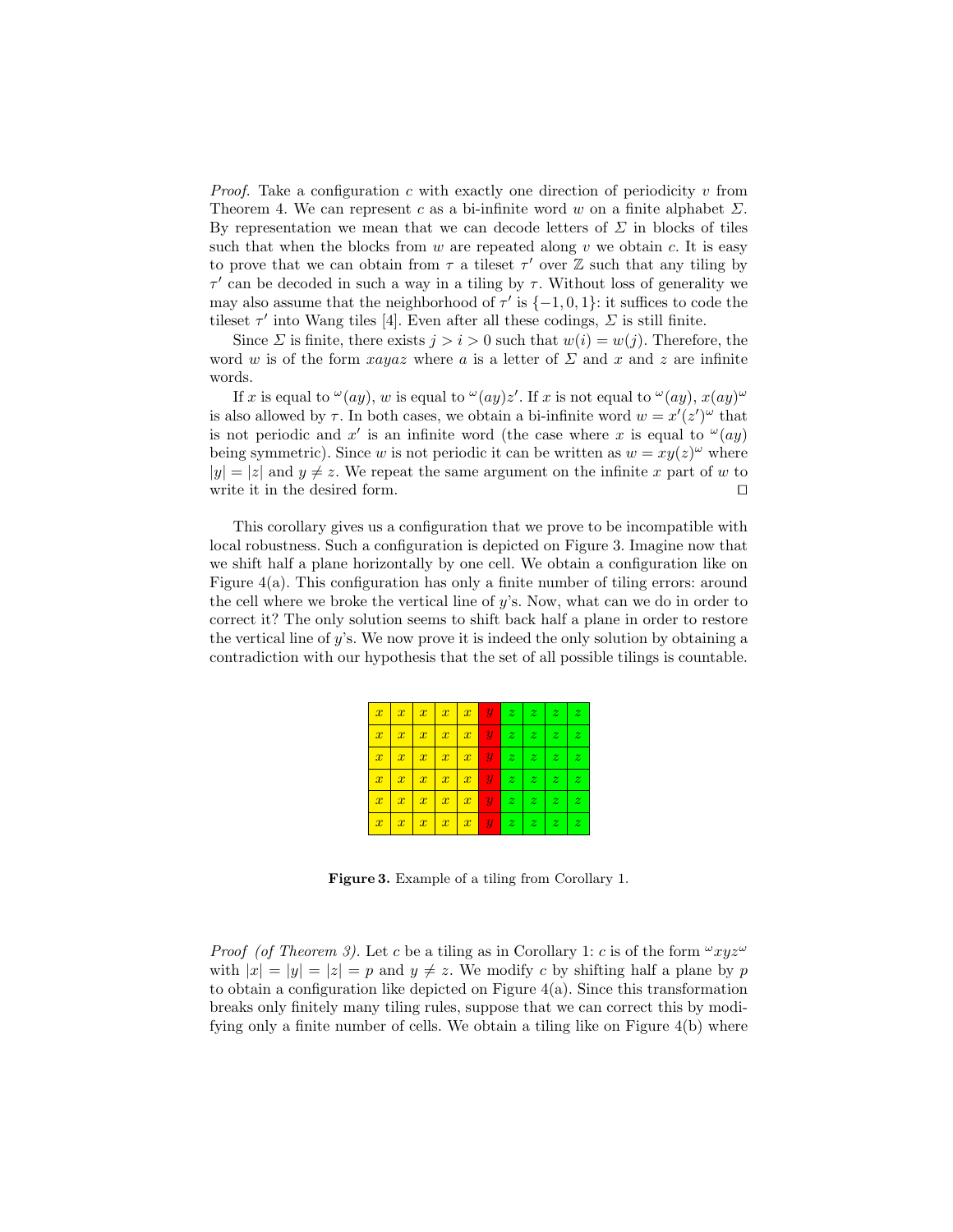we have a semi-infinite line of  $y$ 's in one direction and a shifted semi-infinite line of y's in the other direction, separated by a pattern that repaired the error.



Figure 4. Transformations of  $c$ 

We obtained a transformation of the tiling and can repeat it on every sufficiently long vertical line of  $y$ 's. This transformation gives us a different tiling each time we apply it since  $y \neq z$ . Such vertical lines of y's appear infinitely many times, therefore we obtain  $2^{\aleph_0}$  valid tilings for  $\tau$ , a contradiction.  $\square$ 

## 4 Recursive inseparability of robust and non-locally robust tilesets

Tilesets that allow countably many tilings are not locally robust (Theorem 3) while tilesets that allow only periodic tilings are robust to errors (Theorem 2). In this section we prove that those classes of tilesets are not recursively separable, hence neither are robust and non locally robust tilesets.

Theorem 5. Robust tilesets and non-locally robust tilesets are recursively inseparable.

Proof. We will assume the reader familiar with the encoding of Turing machines into tilesets  $\dot{a}$  la Berger [2], if not please refer to the detailed constructions in [3,15]. Every tiling by such a tileset contains arbitrary large squares on which we can force the bottom left corner. This corner is where we put the start of a Turing machine computation. We can see the rows of these squares as the Turing machine's tape, time is going bottom-up. Then we do the following:

– If the machine halts and outputs 1 then we force a periodic tiling: when this halting state reaches the border of the square we force a new border such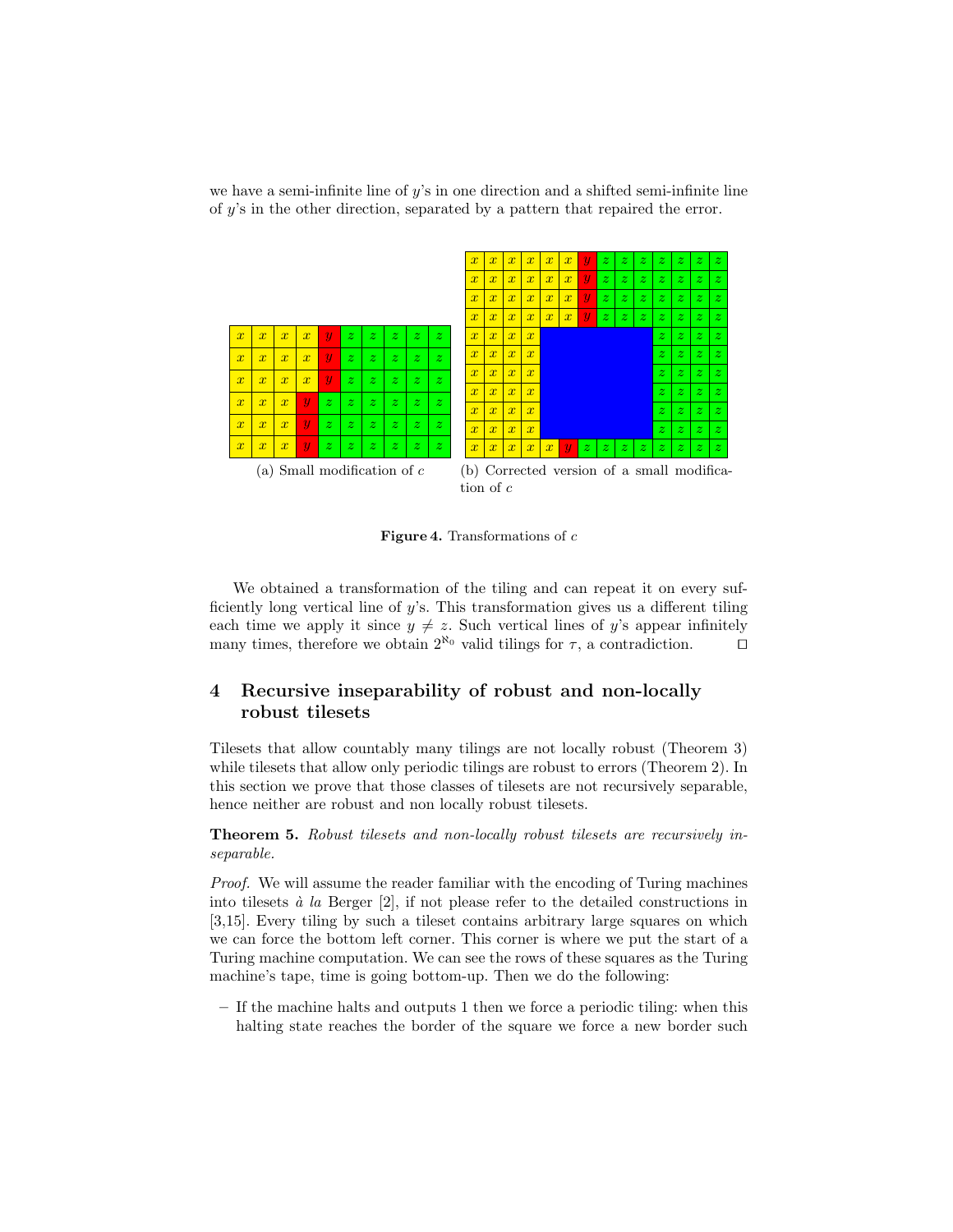that the only way to tile the plane is to repeat periodically this square. This is exactly what is done in [3, Appendix A].

- If the machine does not halt, the tileset tiles aperiodically with an infinite computation of the Turing machine inside.
- If the machine halts and outputs 2 then force the periodicity vertically but allow only a new color, blue, that forces a monochromatic half plane at its left and another color at its right, green, that also forces a monochromatic half plane.

This new tileset always tiles the plane with the uniform blue and green tilings. If the machine halts and outputs 1 then the tileset allows only periodic tilings. If it halts and outputs 2 then it allows countably many tilings because the vertical computation line can appear at a countable number of positions. If it does not halt then it allows an uncountable number of tilings.

The class  $\mathcal{M}_1$  of Turing machines that halt and output 1 is recursively inseparable of the class  $\mathcal{M}_2$  of TM that halt and output 2: consider the sets  $C_i$  $(i \in \{1,2\})$  of Turing machines that halt on i with their code as input, then a Turing machine M that outputs 2 if its input is not in  $C_2$  and 1 if it is not in  $C_1$ ; there exists such a machine that always halts if we suppose  $C_1$  and  $C_2$  to be recursively separable and  $M(\langle M \rangle)$  gives the contradiction.

With the previous tileset construction, the class  $\mathcal{M}_1$  is recursively encoded into tilesets that are robust to errors and the class  $\mathcal{M}_2$  into tilesets that are not  $\Box$  locally robust.

### 5 Conclusions and open problems

In this paper we have shown how it is possible to repair tiling errors (as defined in Section 2) on very simple tilesets (the periodic ones). This correction process relies on the fact that we can surround errors by correct zones which we are sure appear in a valid tiling of the plane; while this is true for periodic tilesets we remark that there exists some other tilesets for which it is also true, it would be interesting to obtain a characterization of such tilesets.

We also proved that tilesets that allow countably many tilings are not locally robust; being locally robust is a necessary condition for being able to apply our iterative correction process. While this iterative correction process allows to repair periodic tilesets and even some aperiodic ones [7,8] we believe there exists some tilesets that would be locally robust but on which this iterative correction process will not work.

The recursive inseparability between tilesets that we are able to repair and the ones that are not locally robust shows that there is no simple characterization of error-robustness for tilesets.

#### References

1. Alexis Ballier, Bruno Durand, and Emmanuel Jeandel. Structural aspects of tilings. 25th International Symposium on Theoretical Aspects of Computer Science (STACS)., 2008.